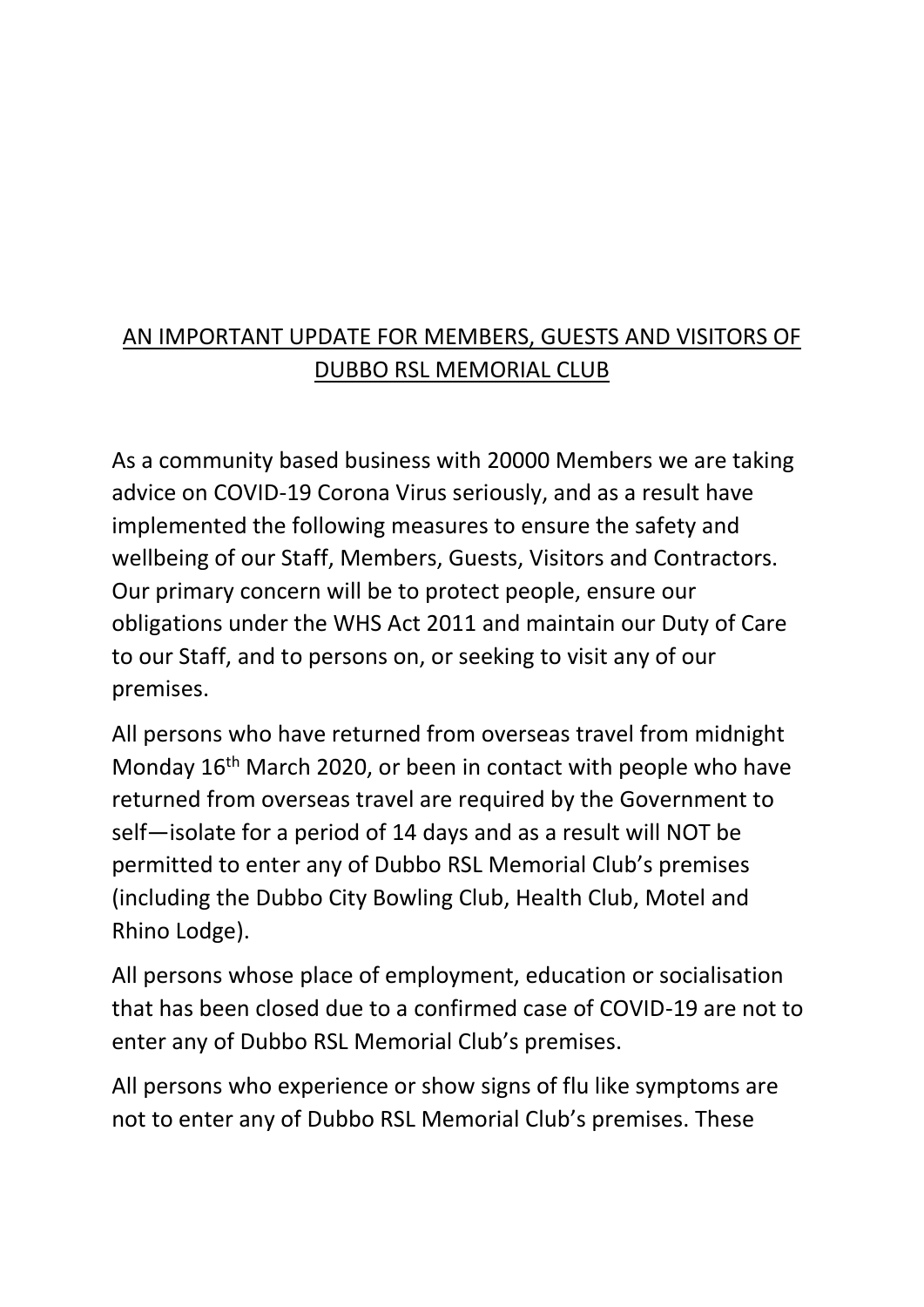symptoms may include fever, cough, sore throat, tiredness and shortness of breath.

Persons who are onsite and showing flu like symptoms will be asked to leave any of our premises.

We encourage all persons who are experiencing flu like symptoms to follow the advice of NSW Health and be tested for your own safety. For more information on COVID-19 visit [www.health.nsw.gov.au/coronavirus](http://www.health.nsw.gov.au/coronavirus)

We encourage all Staff, Members, Guests and Visitors to practice good hygiene at all times.

Dubbo RSL Memorial Club has increased signage within our venues to inform Staff, Members, Guests and Visitors of good hygiene practices.

Dubbo RSL Memorial Club Staff will be discouraged from engaging in personal contact, such as the shaking of hands with fellow Staff Members, Members, Guests and Visitors. Please do not take this in any other way than as a preventative and control measure to help prevent the spread of the virus.

Dubbo RSL Memorial Club will continue to monitor the advice of ClubsNSW and NSW Health and implement accordingly.

## Events, Entertainment and Functions

The COVID-19 situation continues to evolve rapidly. Following advice from the Australian Health Protection Principal Committee (AHPPC) on 13 March 2020 it is recommended that non-essential, organised gatherings be limited to fewer than 500 people.

This includes events such as concerts, sporting fixtures with large crowds, exhibitions and religious celebrations.

For non-essential organised gatherings with fewer than 500 attendees, NSW Health recommends that organisations: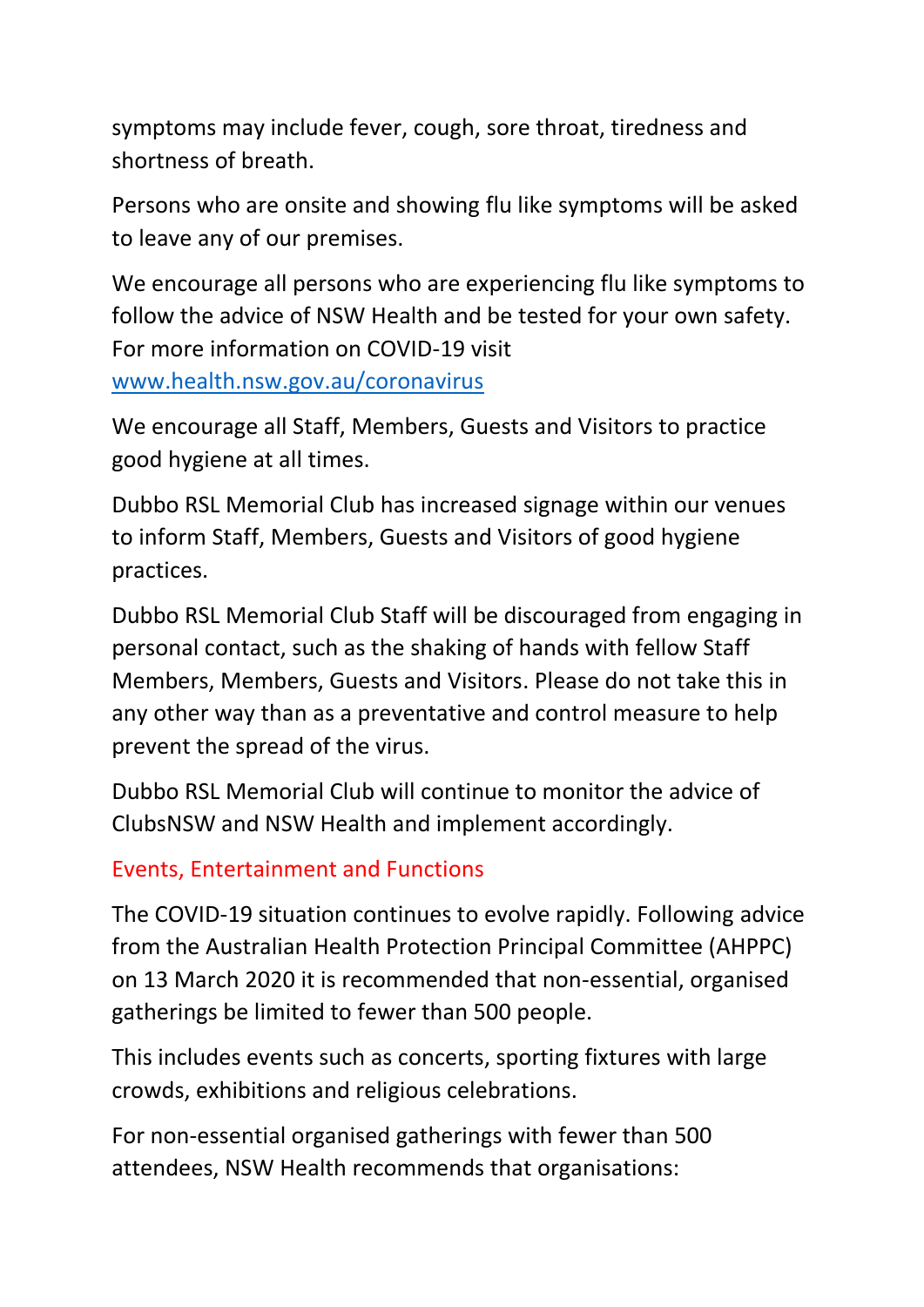- 1. Remind attendees and staff not to attend if they are feeling unwell
- 2. Remind attendees and staff that they must not attend if they have travelled overseas in the past 14 days
- 3. Ensure emergency management practices are up to date
- 4. Brief staff on how to practice good hygiene and making it easy for staff and attendees to practice good hygiene
- 5. Have adequate hand washing facilities available

Should the advice from AHPPC change, Dubbo RSL Memorial Club will update its Policy accordingly.

Dubbo RSL Memorial Club would encourage all Members, Guests and Visitors to stay up to date via our Club website [www.dubborsl.com.au](http://www.dubborsl.com.au/) or via our Facebook page.

Whilst onsite at any of our venues Staff, Members, Guests and Visitors are encouraged to practice good personal hygiene including,

- Cleaning your hands regularly for at least 20 seconds with soap and water or use an alcohol based hand rub.
- Cover your nose and mouth when coughing and sneezing with a tissue or flexed elbow.

We encourage attendees of organised functions and events at Dubbo RSL Memorial Club and related venues to liaise directly with those organisers, rather than Dubbo RSL Memorial Club.

## Dining Areas

Dubbo RSL Memorial Club are taking our responsibility seriously and have implemented a number of temporary measures at all of our Dining Areas which include

- Increased sanitation of all work and public spaces
- Additional Staff training